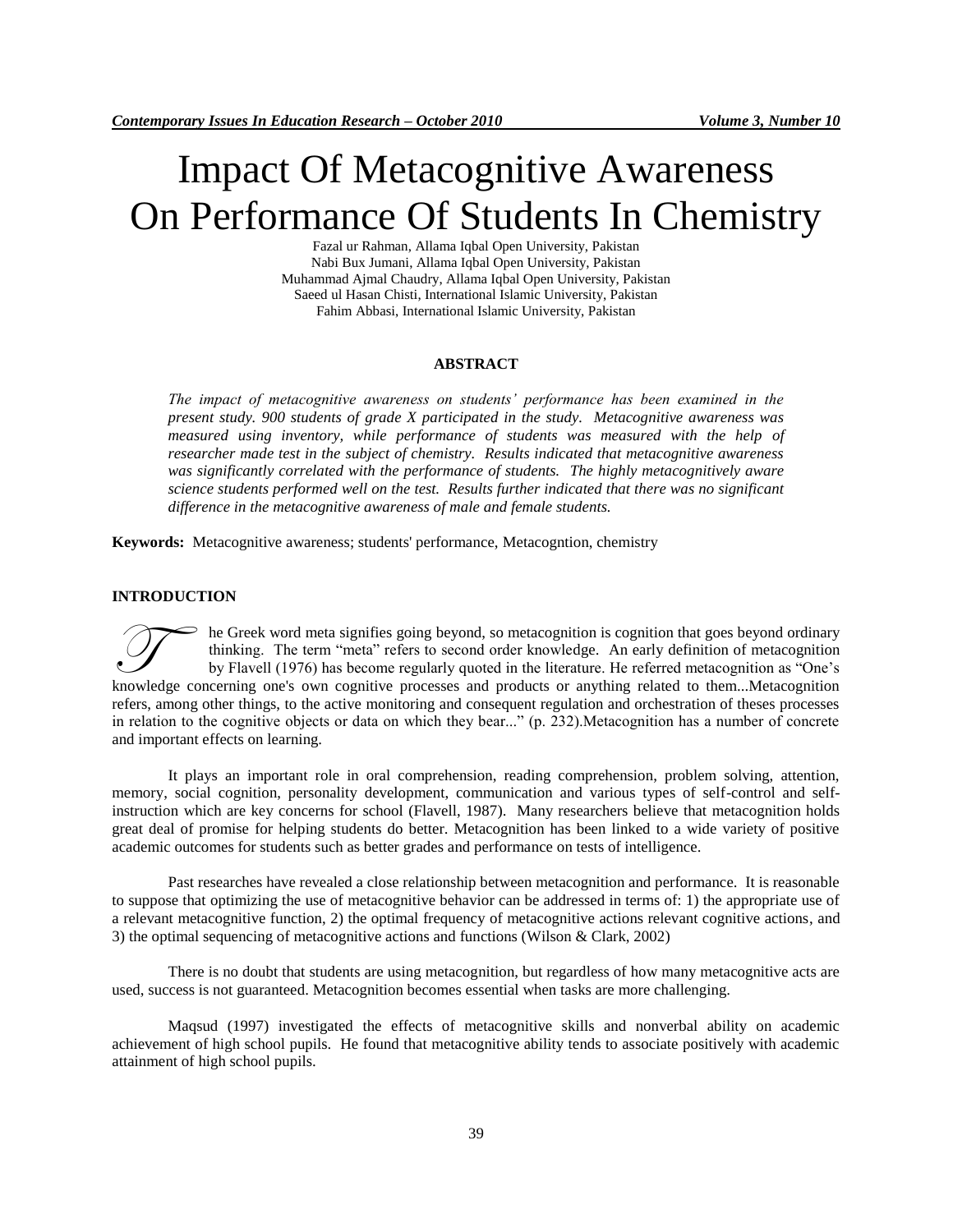Everson; Tobias & Laitusis (1997) examined the correlation among measures of metacognitive knowledge, learning and study strategies, and academic achievement across the domains of verbal ability and mathematics. They found that metacognitive knowledge was generalizable across both the verbal and mathematical domains. A positive correlation was also found between the two knowledge-monitoring measures and students' confidence estimates. Similarly Tobias; Everson; & Laitusis (1999) also found that knowledge monitoring had a significant relationship with school grades, continue to indicate that accurate monitoring is an important variable in school learning.

Chisholm (1999) cited that Wang (1993) examined cultural-familial predictors of children's metacognitive and academic performance with a sample of Caucasian, Hispanic and African-American children in second grade. Findings indicated that although the Caucasian and Hispanic students had higher mean scores than the African-America students, the difference was due to the students' socio-economic status and not their ethnicity.

Phakiti (2003) investigated the relationship of cognitive and metacognitive strategy used to EFL reading achievement test performance and found that a) the use of cognitive and metacognitive strategies had a positive relationship to the reading test performance; and b) highly successful test takers reported significantly higher metacognitive strategy use than the moderately successful ones who in turn reported higher use of these strategies than the unsuccessful test takers.

Rysz (2004) while identifying metacognitive thoughts adult students had while learning elementary probability and statistics concepts found that students can earn above average grades using limited or no metacognitive awareness, but those who provided evidence of cognitive awareness and self monitoring were better able to report an understanding of probability and statistics concepts.Also Bigozzi & Vezzani (2005) investigated the effects of individual writing on metacognitive awareness concerning scientific concepts. They found that individual writing enhances the use of metacognitive terms and the frequency of use regarding terms, which distinguish appearance from reality. Further Mason & Nadalon (2005) found that overall students' metacognitive competence significantly correlated with their achievement in subjects. Similarly, Coutinho (2006) concluded that students with good metacognition tend to be successful students. Students with poor metacognition tend to perform poorly.

In sum, it may be concluded that there is a positive correlation between metacognition and academic success. Metacognition is an awareness and understanding of how one thinks and uses strategies during reading and writing.

## **OBJECTIVES OF THE STUDY**

The objectives of the study were to:

- Measure metacognition of the science students.
- Determine the impact of metacognitive awareness on performance of student's in chemistry.

#### **RESEARCH HYPOTHESES**

There is a significant correlation between Metacognitive awareness and performance of students on the test.

**Ho:** There is no significant correlation between Metacognitive awareness and performance of students.

#### **METHODOLOGY OF THE STUDY**

This was a correlation study. Metacognitive awareness of students was assessed using metacognitive inventory. While students' performance was measured by using researcher made test in the subject of Chemistry.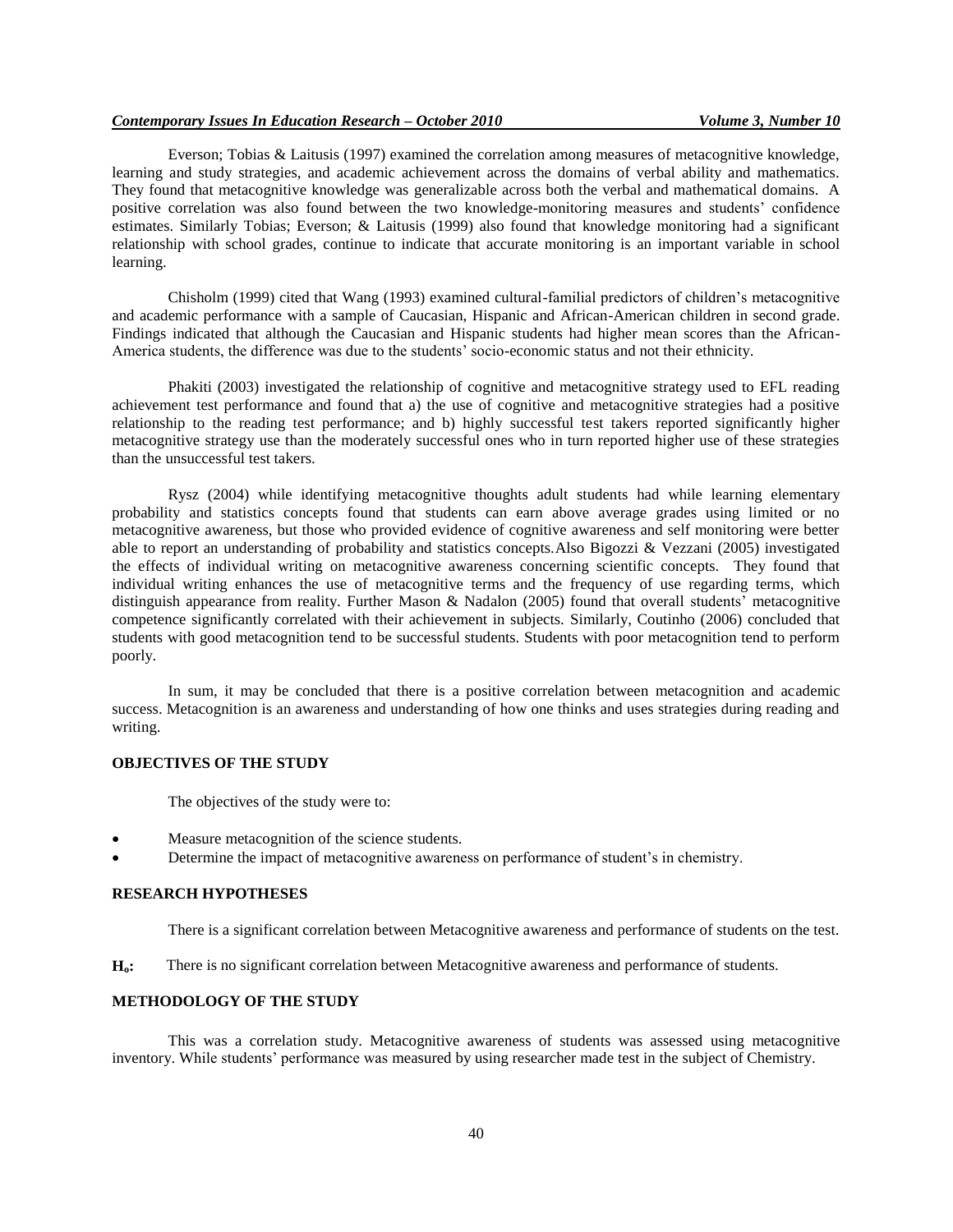# **INSTRUMENTS OF THE STUDY**

#### **1. Metacognitive Inventory**

After an extensive literature review the researcher adapted Schraw and Dennison, 1994 Inventory because it is a reliable and valid instrument available. Internal consistency of the inventory was excellent, ranging from 0.93 to 0.88, thus provided a reliable assessment of metacognitive awareness (Schraw & Dennison, 1994). The inventory represents two component categories of metacognition, knowledge of cognition and regulation of cognition. The inventory consisted of 52 items. The inventory based on five point Likert scale ranging from "Always" to "Not at all" in which the participants were asked to tick appropriate box.

#### **2. Achievement Test**

The researcher developed an achievement test in the subject of chemistry. The test was not memory based but it involved deep thinking and metacognitive skills used by the learners in their learning. Test items were based on secondary school curriculum of chemistry for grade (IX) textbook board. Three indicators were kept in mind while constructing items i.e. the difficulty, understandability and relevance of items to the objectives of the study. The initial form of the test consisted of 68 multiple choice items. Thus with the help of advisor and experts, the researcher reviewed statements to find out how well the respondents understood the items being asked. Discussion resulted in the removal and modification of a number of items from the test. The final draft of the test consisted of 30 items.

#### **Administration of Instruments**

Before giving instruments, a brief introduction about the research was provided to the students. The students were asked to read the statements carefully and indicate their response by tick marking the appropriate box. They were told that there are no right and wrong answers to the statement in the inventory. They were further asked to rate themselves on use of metacognition while learning as accurately and honestly as they could. The inventory was first administered to the respondents followed by the subject-based test. Average completion time for the inventory and achievement test was ten and thirty minutes respectively.

## **SAMPLE OF THE STUDY**

The sample size was determined by using criteria given by Johnson & Christensen (2000.p178). For this study a sample of 525 male students and 375 female students of grade X were selected randomly from the population.

#### **ANALYSIS OF DATA**

The data were analyzed using SPSS 13. A summary of the data analysis is presented in the following tables:

| Table 1: Group Statistics of Male and Female Students |             |     |       |                       |                        |  |  |  |  |
|-------------------------------------------------------|-------------|-----|-------|-----------------------|------------------------|--|--|--|--|
| Gender                                                |             |     | Mean  | <b>Std. Deviation</b> | <b>Std. Error Mean</b> |  |  |  |  |
| <b>Test score</b>                                     | <b>Male</b> | 525 | 20.9  |                       | .20                    |  |  |  |  |
|                                                       | Female      | 375 | 20.0  | 4.4                   | .23                    |  |  |  |  |
| <b>Student's MAI</b>                                  | Male        | 525 | 150.2 | 10.6                  | .46                    |  |  |  |  |
|                                                       | Female      | 375 | 149.9 | 14.6                  | .76                    |  |  |  |  |

The above table reveals that male students have a high mean score at both the test and metacognitive inventory.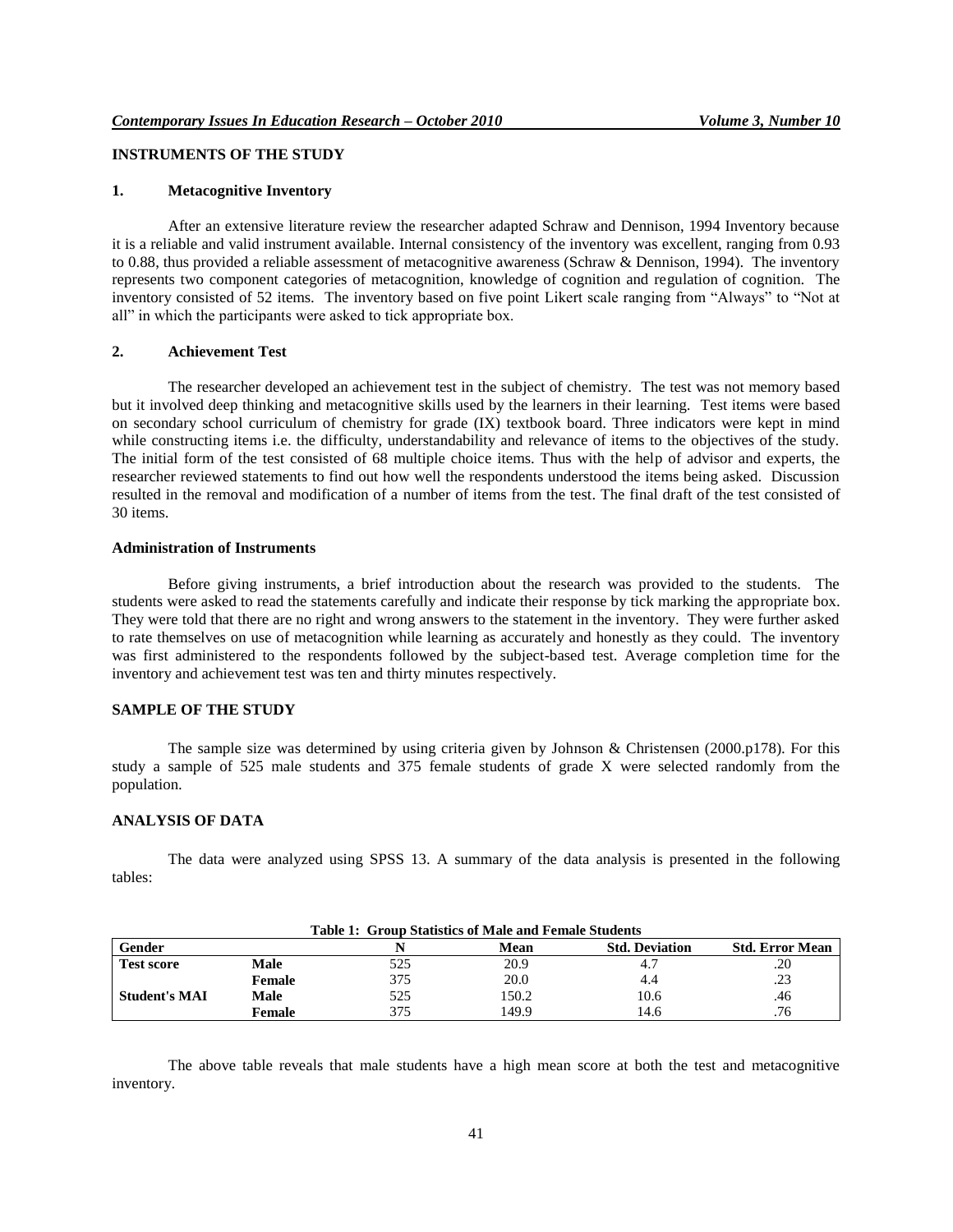| Table 2: Correlations between MAI And Test Score of all Students (N=900) |                         |                                       |  |  |  |  |  |
|--------------------------------------------------------------------------|-------------------------|---------------------------------------|--|--|--|--|--|
| Pearson Correlation                                                      |                         | Test score<br>$.45$ <sup>(**)</sup> ) |  |  |  |  |  |
| Pearson Correlation                                                      | $.45$ <sup>(**)</sup> ) |                                       |  |  |  |  |  |
|                                                                          |                         | <b>Student's MAI</b>                  |  |  |  |  |  |

\*\* Correlation is significant at the 0.01 level (2-tailed).

The table also indicates a positive relationship  $(r = 0.45)$  between MAI and test score of students.

## **TESTING OF RESEARCH HYPOTHESIS**

There is a significant correlation between Metacognitive awareness and performance of students on the test.

| Table 3: ANOVA Table       |                       |            |                       |     |                    |   |      |  |  |
|----------------------------|-----------------------|------------|-----------------------|-----|--------------------|---|------|--|--|
|                            |                       |            | <b>Sum of Squares</b> | df  | <b>Mean Square</b> | F | Sig. |  |  |
|                            | <b>Between Groups</b> | (Combined) | 5328.5                | 58  | 91.8               |   | .00. |  |  |
| Test score * Student's MAI | <b>Within Groups</b>  |            | 13259.9               | 841 | 15.8               |   |      |  |  |
|                            | Total                 |            | 18588.4               | 899 |                    |   |      |  |  |

Table 3 reveals a significant correlation between metacognitive awareness and performance of students on the test. It further indicates that highly metacognitively aware students were more likely to perform better on the test.

#### **FINDINGS OF THE STUDY**

- The overall mean score of male students on the test and MAI was greater than female students.
- There was significant correlation between metacognitive awareness and performance of the students on the test.
- The results of regression analysis indicated that Student's MAI was significantly accounted for difference in test score of students.

# **RECOMMENDATIONS**

- Proper metacognitive strategies may be used by the science teachers as it has significant impact on students' performance. Further, students may be encouraged to use metacognitive strategies as it has significantly correlated with students' performance.
- This was a co relational study based on quantitative data. The study was delimited to secondary school science students and subject of chemistry, therefore a study may be conducted on other subjects and level.
- There is a need for exploring relationship of cause and effect between metacognition and academic performance.
- Qualitative Research is also needed to examine age related factors and other psychological factors affecting metacognition.

## **DISCUSSION**

Results of the present study have important implication for education. However, it is worthwhile to mention that the findings of the present study based on quantitative data and correlation tests. An interesting direction for future research may be to undertake cause and effect relationship between metacognition and students performance. The results of the study indicated that there is no significant difference between metacognition of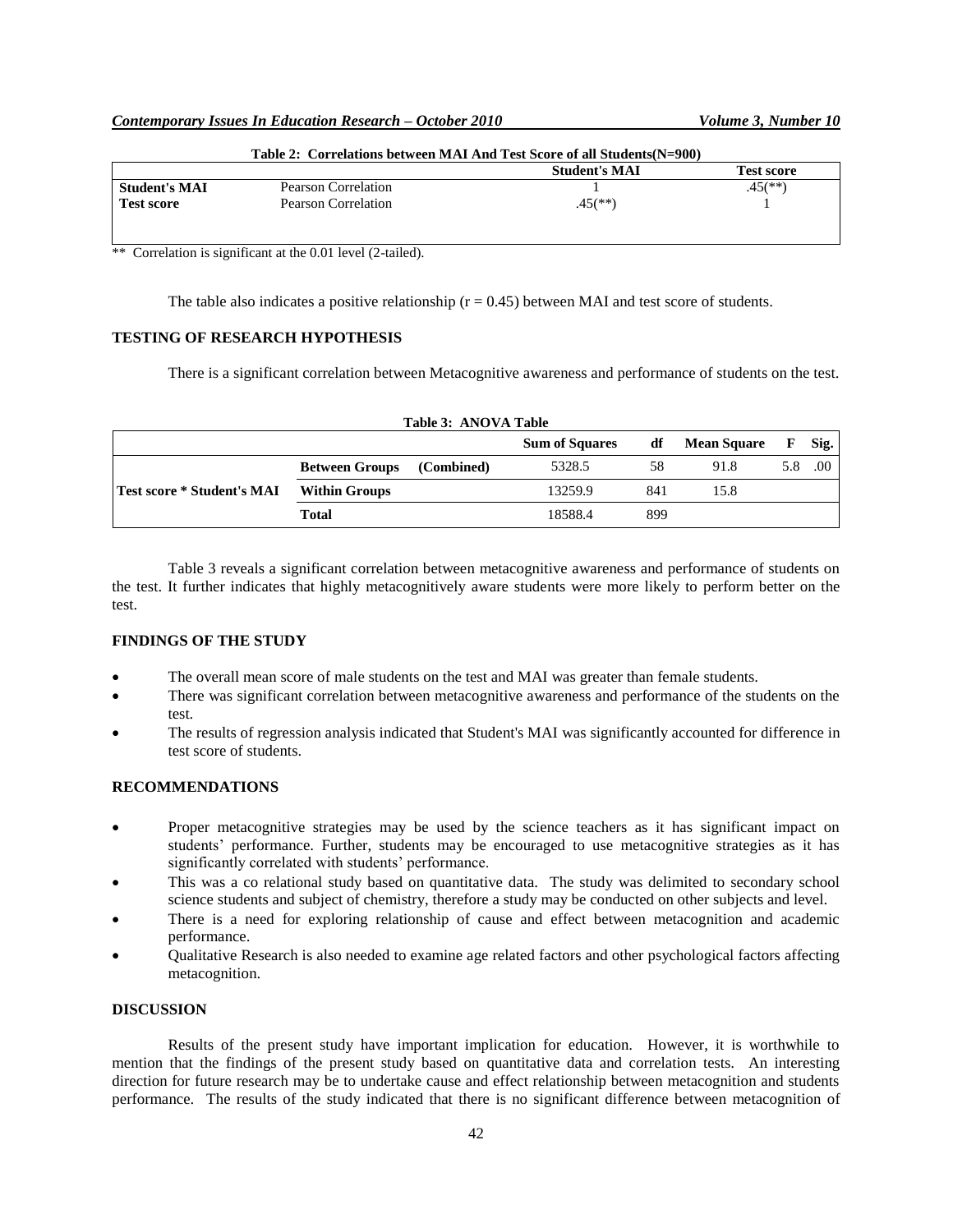male and female science students. Thus the present study did not find any significant gender differences in metacognitive awareness. The results also provided a mean of support to previous researches on relationship of metacognition and academic achievement. The results of the study indicated that metacognition might play an important role in academic achievement of the students. The statistical analysis indicated that highly metacognitively aware students performed better on the test than low metacognitively aware students. Thus it is in line with the findings of the previous researches.

This study also has some limitations, which may require attention in future research. Firstly, the sample of the present study consisted of science students of class X. So the inventory may be applied to all students of different subjects at different level. Secondly, the criterion of students' performance was the researcher made test in the subject of chemistry. However, this may not be a true indicator of students' performance. Therefore, different criteria for students' performance may used.

## **AUTHOR INFORMATION**

**Fazal ur Rahman** works as a lecturer in the Department of Early childhood & Elementary Teacher Education at Allama Iqbal Open University, Islamabad fazalaiou@yahoo.com.

**Dr. Nabi Bux Jumani** works as a assistant professor in the Department Of Secondary Teacher Education at Allama Iqbal Open University, [Islamabad.nbjumani@yahoo.com.](mailto:Islamabad.nbjumani@yahoo.com)

**Dr. Muhammad Ajmal Chaudry** works as a lecturer in the Department Of Distance, Non Formal & Continue Education at Allama Iqbal Open University, Islamabad.drajmal@yahoo.com.

**Dr. Saeed ul Hasan Chisti** works as a Director, at Institute Of Professional Development, International Islamic University, Islamabad. Saeed-ul-hasan@hotmail.com.

**Fahim Abbasi** is PhD scholar at Department Of Education, International Islamic University, Islamabad. Abbasi.fahim@gmail.com.

## **REFERENCES**

- 1. Bigozzi, L & Vezzani, C. (2005). Role Of Individual Writing on Metacognitive Awareness in Scientific Concepts Learning.A study conducted by the Department of Psychology, University of Florence. Italy.
- 2. Chisholm, J. M. (1999). The Effects of Metacognition, Critical Thinking, Gender, and Gender Role Identification on Academic Achievement in The Middle Years. A master degree thesis, Mount Saint Vincent University. Hailfax, Nova Scotia.
- 3. Coutinho, S. A. (2006). A Model of Metacognition, Achievement Goal Orientation, Learning Style and Self Efficacy. An unpublished PhD thesis. Department of Psychology, Northern Illinois University. Illinois.
- 4. Everson, H. T; Tobias, S; & Laitusis, V. (1997). Do Metacognitive Skills and Learning Strategies Transfer Across Domains? Paper presented at a Symposium On Assessing Metacognitive Knowledge Monitoring held at the annual convention of the American Educational Research Association, Chicago, March 1997.
- 5. Flavell, J. H. (1976). Metacognitive Aspects of Problem Solving. In L.B. Resnick (Eds). *The Nature of Intelligence*. New York: Erlbaum.
- 6. Flavell, J. H. (1987). Speculations about the Nature and Development of Metacogniton. In F. Weinert, & R. Kluwe, (Eds) *Metacogniton, Motivation and Understanding*. Hillsdale, NY: Erlbaum. Pp.21-29.
- 7. Johnson, B & Chistensen, L. (2000). *Educational Research: Quantitative and Qualitative Approaches*. Needam Heights, MA: Allyn & Bacon.
- 8. Maqsud, M. (1997). Effects of Metacognitive Skills and Nonverbal Ability on Academic Achievement of High School Pupils. *Educational psychology*, 17(4), 387-397.
- 9. Mason, L & Nadalon, C. (2005). Measuring High School Students' Metacognitive Knowledge, skills and Attitude through AILI Relationship With Gender, Grade, Curriculum And Achivement. Study conducted at University of Padua, Italy.